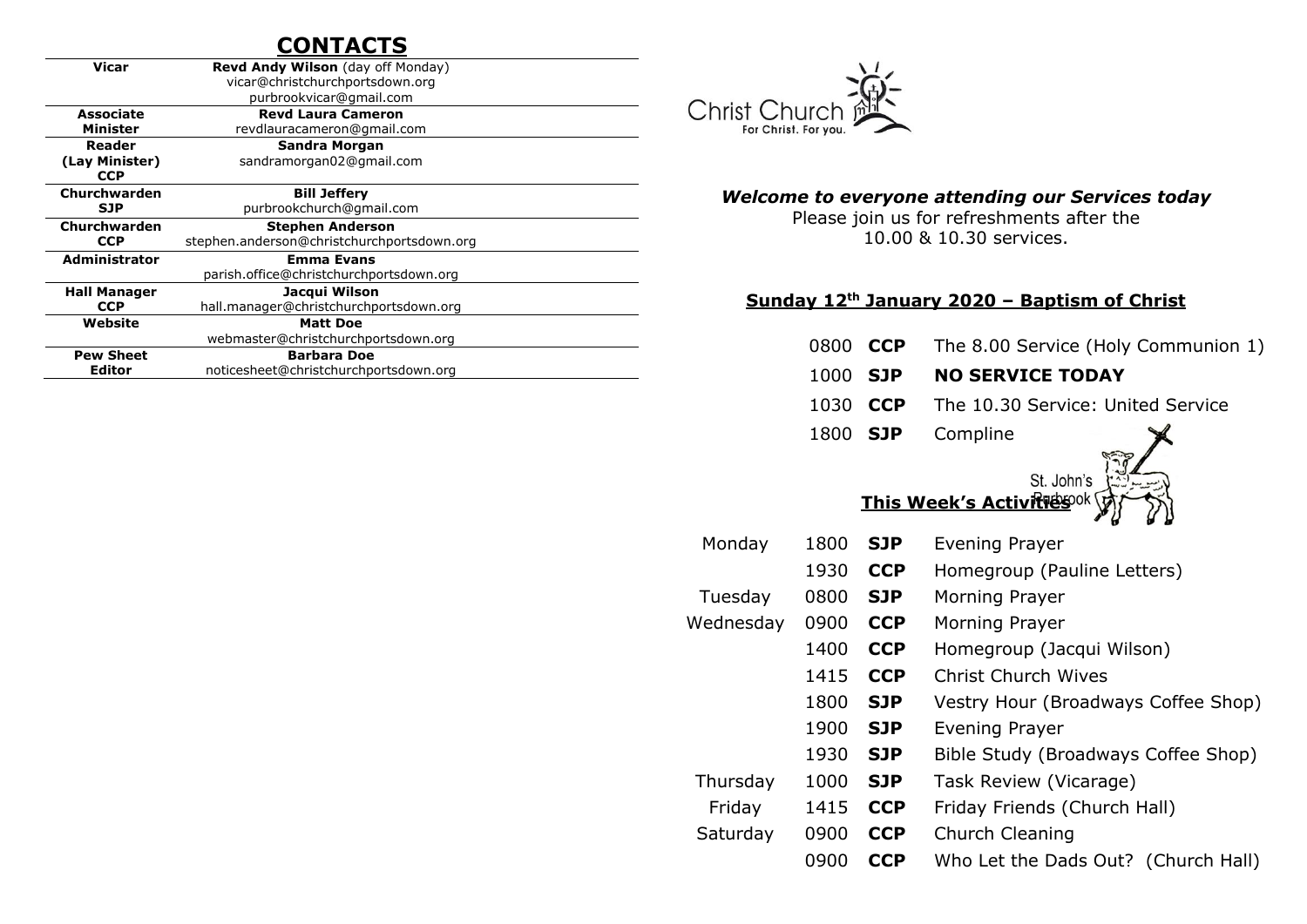**TODAY** we welcome **Revd Janette Smith**, Vicar of Crookhorn (and Curate in both of our parishes) to our **United Service** at 10.30 at Christ Church when the congregations of our two churches join together.

## **CHRIST CHURCH**



[www.christchurchportsdown.org](http://www.christchurchportsdown.org/) 

#### **Mission of the Month:** *School Pastors*

**Brian Scarth** died peacefully in hospital on Thursday afternoon. Details of the funeral will be announced when known. Please pray for Molly during this time.

**The 6.00 Service** returns this month after a break for December. Next week will be our informal, contemporary service, and on the  $26<sup>th</sup>$  January will be Refuel, a quiet reflective service.

**ST JOHN'S** [www.stjohnspurbrook.org.uk](http://www.stjohnspurbrook.org.uk/)



There will be no 10.00am Service at St John's today

# **LOOKING AHEAD**

#### **Sunday 19th January**

0800 CCP The 8.00 Service: HC2 *(Revd Andy Wilson)*

- 1000 SJP Holy Communion *(Revd Andy Wilson)*
- 1030 CCP The 10.30 Service: Holy Communion *(Revd Laura Cameron)*
- 1800 CCP The 6.00 Service *(Sandra Morgan / Revd Andy Wilson)*
- 1800 SJP Compline

#### **Sunday 26th January**

- 0800 CCP The 8.00 Service: HC1 *(Revd Andy Wilson)*
- 1000 SJP Holy Communion *(Revd Tyrone Hillary)*
- 1030 CCP The 10.30 Service: Baptism of Jessica Williams *(Revd Andy Wilson)*
- 1800 SJP Compline
- 1800 CCP Refuel (Sheila Gill)

### **Sunday 2nd February**

0800 CCP The 8.00 Service: HC2 *(Revd Andy Wilson)* 1000 SJP Holy Communion *(Revd Andy Wilson)* 1030 CCP The 10.30 Service *(Revd Tyrone Hillary)* 1800 SJP Compline 1830 CoGS New Wine Celebration

If you would like to receive this notice sheet each week by email, please send a request to parish.office@christchurchportsdown.org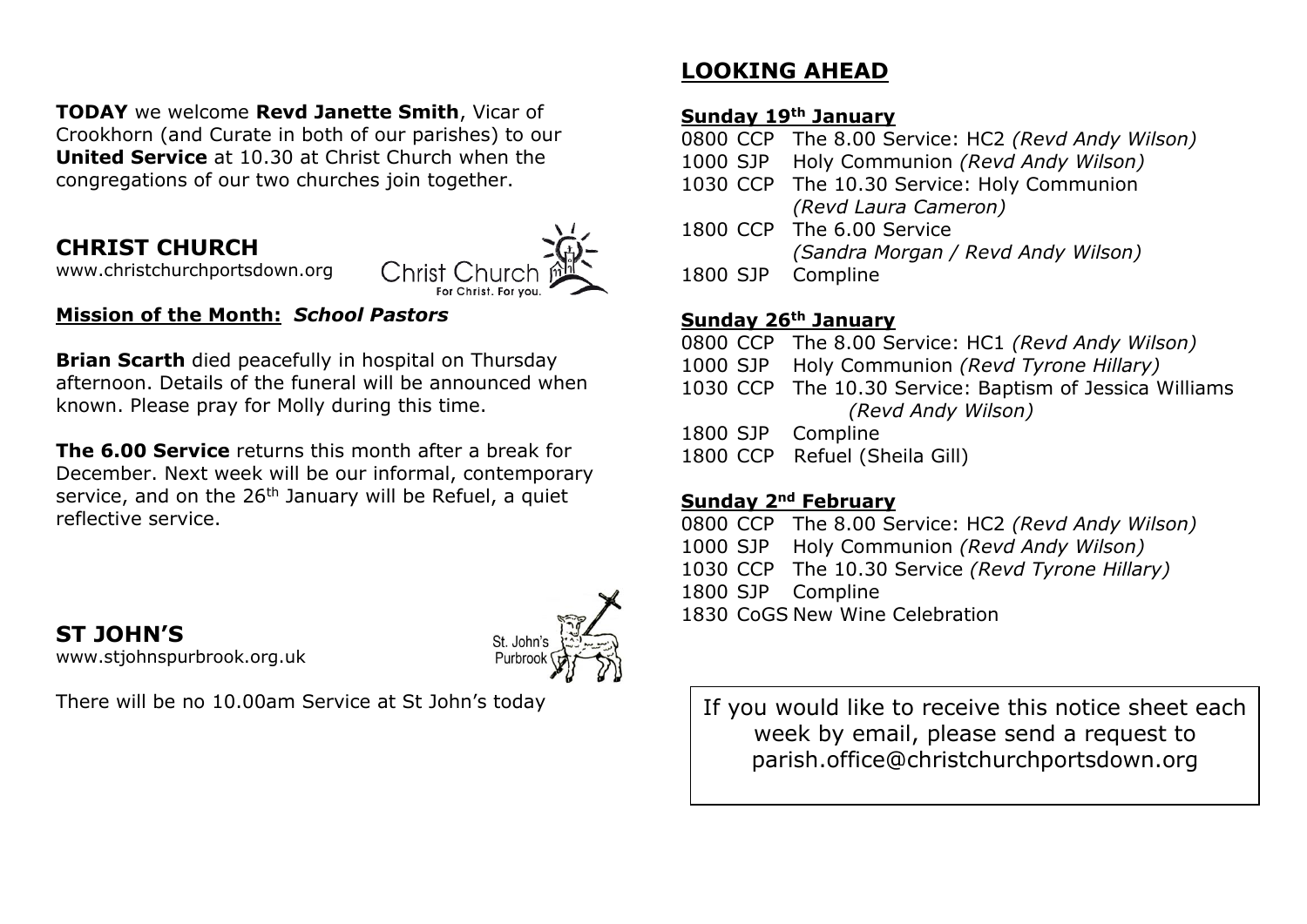## **GOSPEL READING: Matthew 3:13–17**

### *Hear the Gospel of our Lord Jesus Christ according to Matthew. Glory to you, O Lord*

<sup>13</sup> Then Jesus came from Galilee to John at the Jordan, to be baptized by him.  $14$  John would have prevented him, saying, 'I need to be baptized by you, and do you come to me?' <sup>15</sup> But Jesus answered him, 'Let it be so now; for it is proper for us in this way to fulfil all righteousness.' Then he consented. <sup>16</sup> And when Jesus had been baptized, just as he came up from the water, suddenly the heavens were opened to him and he saw the Spirit of God descending like a dove and alighting on him.  $17$  And a voice from heaven said, 'This is my Son, the Beloved, with whom I am well pleased.'

*This is the Gospel of the Lord. Praise to you, O Christ.*

### **Post Communion**

Lord of all time and eternity, you opened the heavens and revealed yourself as Father in the baptism of Jesus your beloved Son: by the power of your Spirit complete the heavenly work of our rebirth through the waters of the new creation; through Jesus Christ our Lord.

## **Amen.**

## **BAPTISM OF CHRIST**

## **COLLECT**

Eternal Father, who at the baptism of Jesus revealed him to be your Son, anointing him with the Holy Spirit: grant to us, who are born again by water and the Spirit, that we may be faithful to our calling as your adopted children; through Jesus Christ your Son our Lord, who is alive and reigns with you, in the unity of the Holy Spirit, one God, now and for ever.

### **Amen.**

# **OLD TESTAMENT: Isaiah 42:1–9**

 $42$ Here is my servant, whom I uphold, my chosen, in whom my soul delights; I have put my spirit upon him; He will bring forth justice to the nations. <sup>2</sup> He will not cry or lift up his voice, or make it heard in the street;  $3$  a bruised reed he will not break, and a dimly burning wick he will not quench; he will faithfully bring forth justice. <sup>4</sup> He will not grow faint or be crushed until he has established justice in the earth; and the coastlands wait for his teaching.  $5$  Thus says God, the Lord, who created the heavens and stretched them out, who spread out the earth and what comes from it, who gives breath to the people upon it and spirit to those who walk in it:  $6$  I am the Lord, I have called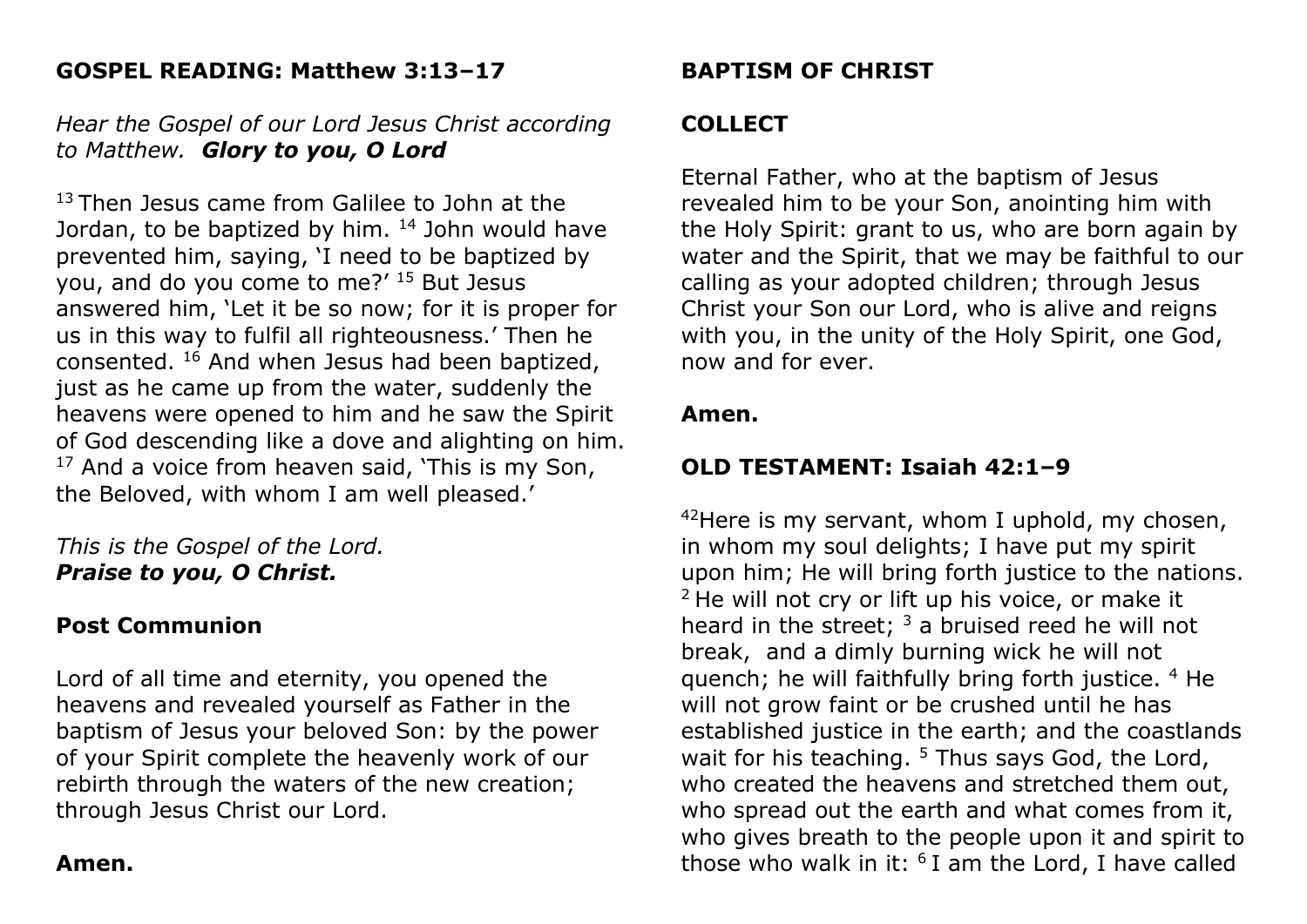you in righteousness, I have taken you by the hand and kept you; I have given you as a covenant to the people, a light to the nations,  $^7$  to open the eyes that are blind, to bring out the prisoners from the dungeon, from the prison those who sit in darkness.  $8$  I am the Lord, that is my name; my glory I give to no other, nor my praise to idols.  $9$  See, the former things have come to pass, and new things I now declare; before they spring forth, I tell you of them.

#### *This is the word of the Lord. Thanks be to God.*

#### **Psalm 29**

 $<sup>1</sup>$  Ascribe to the Lord, you powers of heaven,</sup> ascribe to the Lord glory and strength. $<sup>2</sup>$  Ascribe to</sup> the Lord the honour due to his name; worship the Lord in the beauty of holiness.  $3$  The voice of the Lord is upon the waters; the God of glory thunders; the Lord is upon the mighty waters. <sup>4</sup> The voice of the Lord is mighty in operation; the voice of the Lord is a glorious voice.  $5$  The voice of the Lord breaks the cedar trees; the Lord breaks the cedars of Lebanon; <sup>6</sup> He makes Lebanon skip like a calf and Sirion like a young wild ox.  $<sup>7</sup>$  The voice of the</sup> Lord splits the flash of lightning; the voice of the Lord shakes the wilderness; the Lord shakes the wilderness of Kadesh. <sup>8</sup> The voice of the Lord makes the oak trees writhe and strips the forests bare; in his temple all cry, 'Glory!' <sup>9</sup> The Lord sits

enthroned above the water flood; the Lord sits enthroned as king for evermore. <sup>10</sup> The Lord shall give strength to his people the Lord shall give his people the blessing of peace.

### **NEW TESTAMENT: Acts 10:34–43**

 $34$  Then Peter began to speak to them: I truly understand that God shows no partiality, <sup>35</sup> but in every nation anyone who fears him and does what is right is acceptable to him.  $36$  You know the message he sent to the people of Israel, preaching peace by Jesus Christ—he is Lord of all. <sup>37</sup> That message spread throughout Judea, beginning in Galilee after the baptism that John announced: <sup>38</sup> how God anointed Jesus of Nazareth with the Holy Spirit and with power; how he went about doing good and healing all who were oppressed by the devil, for God was with him. <sup>39</sup> We are witnesses to all that he did both in Judea and in Jerusalem. They put him to death by hanging him on a tree; 40 but God raised him on the third day and allowed him to appear,  $41$  not to all the people but to us who were chosen by God as witnesses, and who ate and drank with him after he rose from the dead. <sup>42</sup> He commanded us to preach to the people and to testify that he is the one ordained by God as judge of the living and the dead.  $43$  All the prophets testify about him that everyone who believes in him receives forgiveness of sins through his name.'

*This is the word of the Lord.*